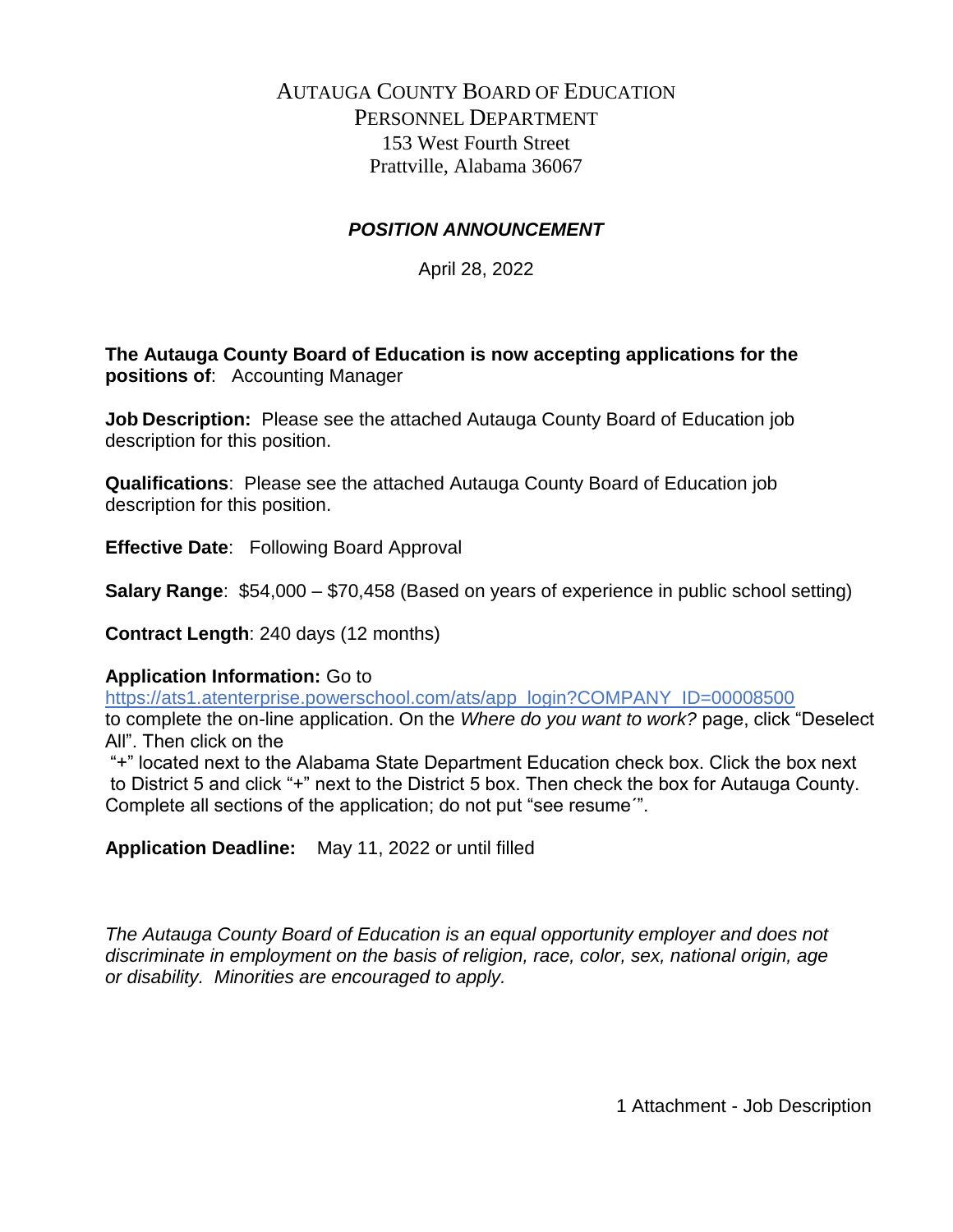### Accounting Manager

| POSITION TITLE:     | <b>Accounting Manager</b>                   |
|---------------------|---------------------------------------------|
|                     | RESPONSIBLE TO: Superintendent of Education |
| <b>REPORTS TO:</b>  | Chief School Financial Officer (CSFO)       |
| <b>FLSA STATUS:</b> | Exempt                                      |

### QUALIFICATIONS:

- Bachelor's degree in Accounting/Finance, or other related field, from an accredited college/university, or equivalent experience
- Minimum of five (5) years of experience in public school finance/accounting
- Ability to establish and maintain effective working relationships with employees
- Proficiency in oral, written, and electronic communications and able to use various technological devices and software
- Ability to oversee work of other staff
- Ability to utilize Microsoft Word and Excel proficiently
- Ability to analyze data
- Ability to multitask and to prioritize tasks efficiently
- Ability to communicate professionally in an oral and written manner
- Ability to work effectively and efficiently under minimal supervision
- Ability to use technology for communication presentations, research, data analysis, budgeting, record keeping, reporting, and scheduling
- Such alternatives to the above qualifications as the Board of Education may find appropriate and acceptable

### RESPONSIBILITIES/ESSENTIAL FUNCTIONS:

- 1. Demonstrate support for the school system, its purpose, direction, and priorities
- 2. Maintain confidentiality of any Board of Education business, its staff, and its students
- 3. Demonstrate and models regular and predictable attendance
- 4. Demonstrate professionalism in appearance and in attitude at all times
- 5. Supervise the accounting of local school bookkeepers
	- a. Prepare and maintain budgets for all local school allocations from central office
	- b. Calculate annual allocations to be distributed to the local schools and ensure allocation tracking is properly set up for these allocations
	- c. Notify local school administration of the release of funds, both general allocations and special funds, and monitor the funds periodically
	- d. Maintains and monitors classroom instructional support funds program for all schools, including monthly reports to the schools
	- e. Assist the CSFO with implementation and enforcement of local school accounting procedures
	- f. Prepare and maintain distribution report of funds to be sent from central office to the local schools and submit to the Accounts Payable Bookkeeper for payment
	- g. Coordinate and conduct monthly local school bookkeeper meetings and annual in-service meetings in consultation with the CSFO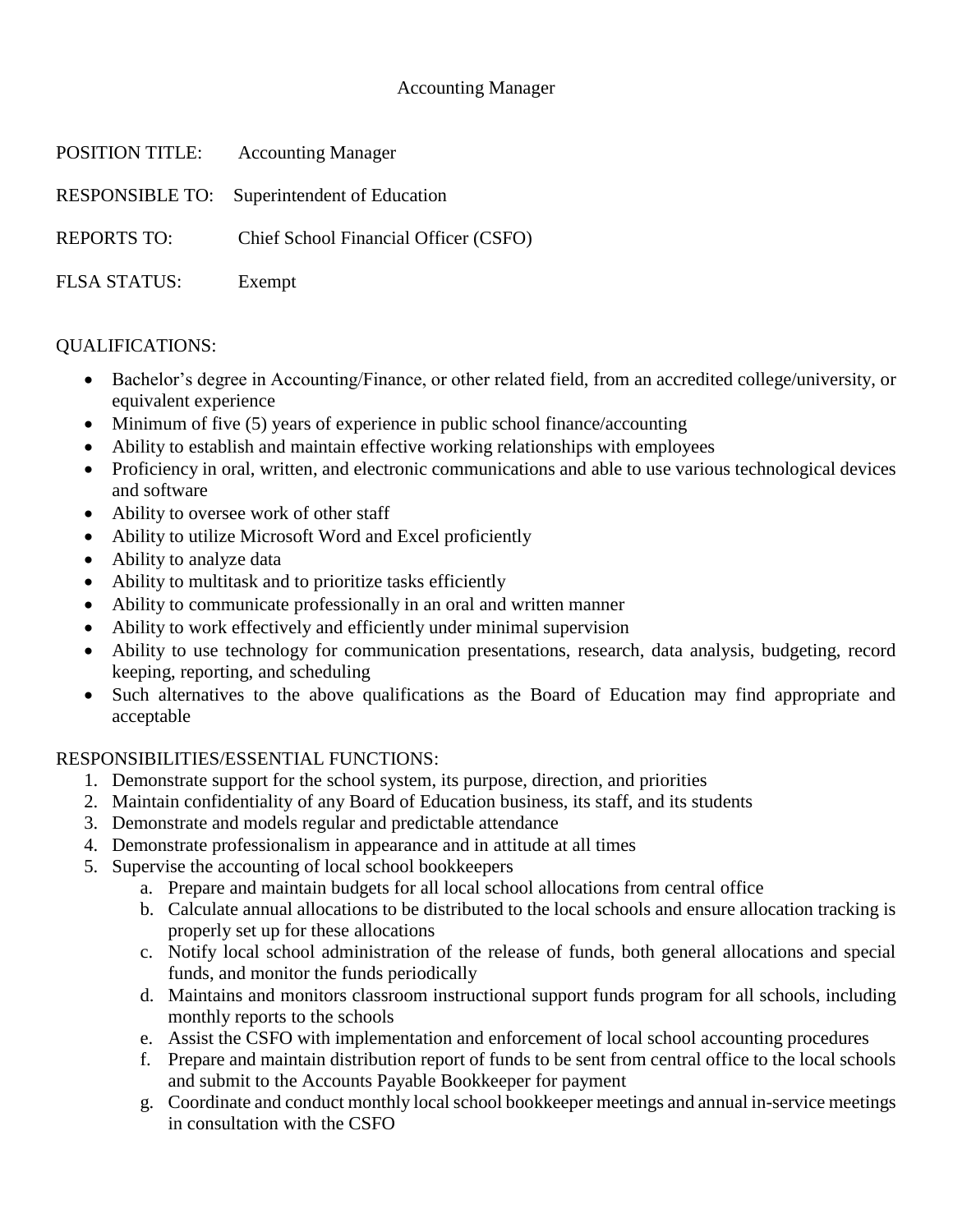- h. Import local school financial records into the central office financial records monthly
- i. Review each local school's Principal Report monthly and address any outstanding issues
- j. Review monthly accounting reports for accuracy and compliance with state and audit guidelines and assist local school bookkeepers with corrections as needed
- k. Assist local school bookkeepers with daily issues and questions regarding local school accounting coding, proper procedures for athletics, fundraising, concessions/gate receipts, etc.
- l. Assist local school bookkeepers with year-end close of books
- m. Assist local school bookkeepers and principals with their annual budget and budget amendments
- n. Train new bookkeepers
- o. Ensure the continuation of the local school financial operations in the event of a vacancy or longterm absence of a local school bookkeeper
- p. Audit each local school at least once every three years and submit audit report to CSFO and Board
- q. Spot checks inventories at each location site to verify the inventory records
- r. Assist local school bookkeepers with the proper use of fixed asset object codes
- s. Balance transfers between central office and local schools monthly
- t. Review local school budgets and allocation tracking to ensure funds are expended by deadlines established by the CSFO
- u. Evaluate and make appropriate improvements to internal processes of local schools
- v. Ensure local school bookkeepers meet all central office-assigned deadlines
- w. Assist local school bookkeepers in year-end process regarding open purchase orders at the local school level
- 6. Assist the CSFO in planning, administering, and controlling financial activities of schools and departments by monitoring and providing oversight for the finance department and in the preparation of the annual budget and amendments to include the preparation of forms and reports
- 7. Lead the preparation of monthly financial reports
- 8. Assist the CSFO with non-routine financial analysis and strategic initiatives
- 9. Oversee monthly bank statement reconciliations of all Central Office bank accounts
- 10. Lead the preparation, reconciliation, and submission of Form 1099 filings
- 11. Follow federal, state, and local laws for recordkeeping
- 12. Serve as the district's primary point of contact for the receipt module
- 13. Serve as the district's primary point of contact for financial software issues and troubleshooting
- 14. Serve as the district's primary point of contact for requisition routing
- 15. Oversee and maintain ongoing capital projects
- 16. Assist the New Construction Coordinator with maintaining proper paperwork, filing, and funding requests for each project
- 17. Prepare monthly scorecard of ongoing capital projects
- 18. Release monthly ACH payroll file
- 19. Assist with bid documents, procurement, and purchasing
- 20. Maintain adherence to district procedures, board policies, and local, state, and federal regulations
- 21. Maintain all files in an orderly fashion so that all documentation is accurate and complete and can be referenced expeditiously
- 22. Provide examiners with documentation for the system's annual audit
- 23. Maintain expertise in assigned areas of responsibility
- 24. Prepare and update financial procedures documentation and forms
- 25. Participate in and assist the CSFO with cross-training activities in the finance department
- 26. Attend training sessions, conferences, and workshops as assigned or appropriate to keep abreast of current practices, programs, and legal issues
- 27. Keep CSFO informed of potential problems or unusual events
- 28. Perform other duties as assigned